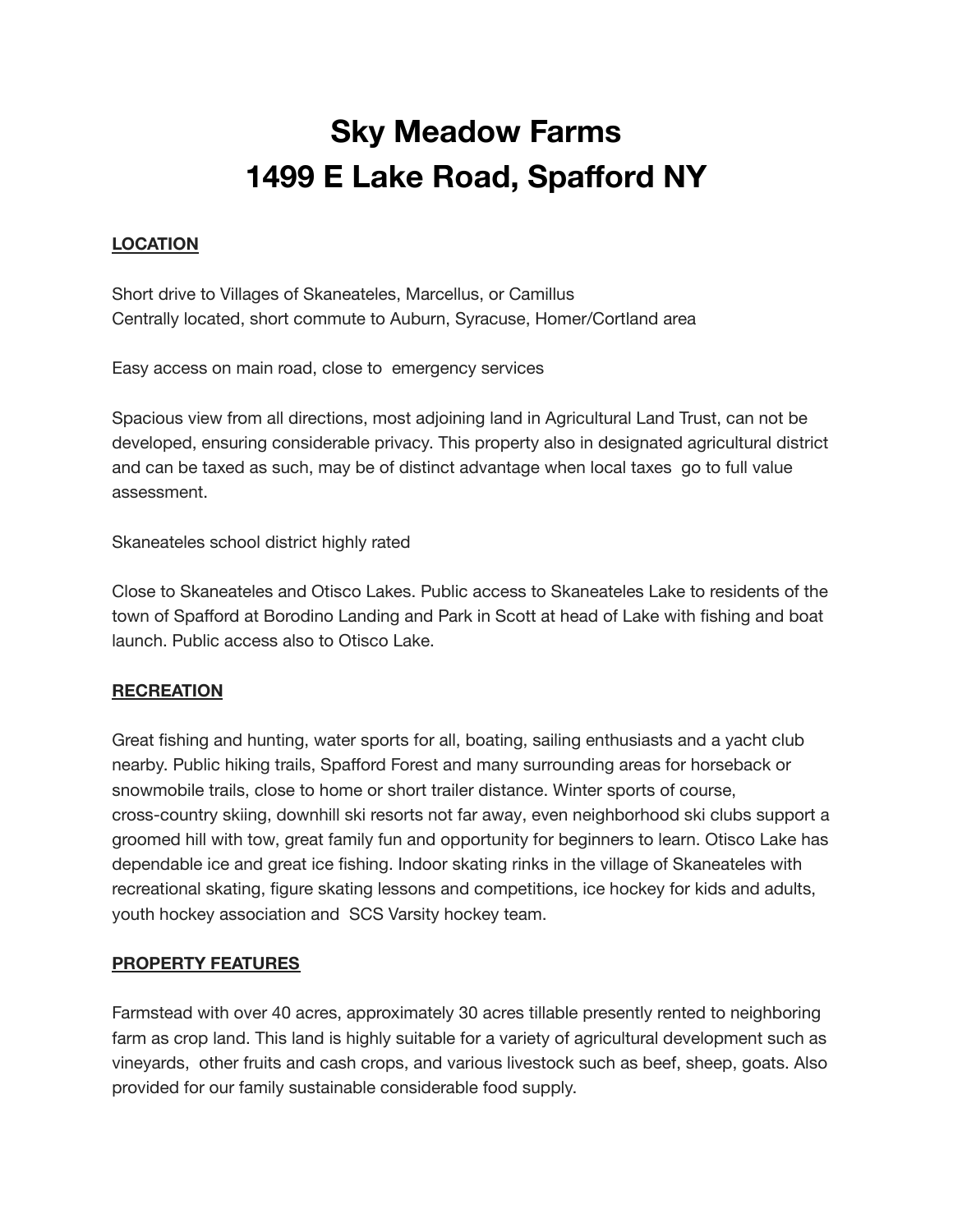Remainder of the property as farmstead with large treed lot, large lawn area, extensive vegetable and fruit garden area, flower gardens, herb garden, providing us with wild and cultivated apples, cherries, grapes, black raspberries, red raspberries, elderberries, strawberries.

Woodland includes water features, spring fed pond (originally stocked with trout) and 2nd area spring development (not currently in use). Drilled well with excellent capacity serving house and barn, also ground water well available needing auxiliary pump.

House traditional farmhouse style, built in 3 sections Original hand hewn post and beam construction with pit sawed plank siding, 1 1/2 story two room section with shed ("summer kitchen"), stone cellar foundation with dirt floor, dates to 1840. House originally with small barn for livestock with hay loft, attached shed and chicken house. This was part of the original Purchase family homestead, which was a Revolutionary War land grant. This part was occupied as such until 1919 when a two story addition with four rooms and front porch was added.

This is as the house was when we purchased it in 1964. We used the old barn for a few years, but it began to lean dangerously, so we had to demolish...all that's left a pile of rocks. Subsequent owners made some modifications to house in entry doors, interior construction, added windows, built stairway to second floor, covered some of original plaster walls and hand hewn beams with plasterboard, but added no insulation. We ended up gutting all to outside walls in order to insulate, but were able to uncover some of the old beams and refinish to original condition. For the third section, in 1973 we removed the old kitchen shed and replaced it with a larger area with a full basement, floor space divided into kitchen and dining area with a hearth area for a wood stove (which was set up to heat the whole house) and seating. Then opened wall into room from second section (which had been a bedroom)which we used as office and library. Later added sunspace to side entrance, which has had multiple function at different times, greenhouse, dog house, morning coffee room, sports equipment and more...we should have made it bigger.

Interior design and woodwork are mostly custom and hand crafted, built in cupboards, closets and shelves in kitchen, office, bedrooms, bathroom.

Present barn on this property built by us in 1970,  $30' \times 40'$  cement block with gambrel roof upper level for hay, straw and grain storage. We raised our own hay and oats for feed. Barn designed with box stalls primarily for horses (owned and boarded), 2 stalls open to paddock area. A central aisle with overhead doors, other open floor area, enclosed tack room. A side addition large shed was added, providing firewood storage and parking space. Recent years with no livestock, part of the space has been converted to a workshop area.